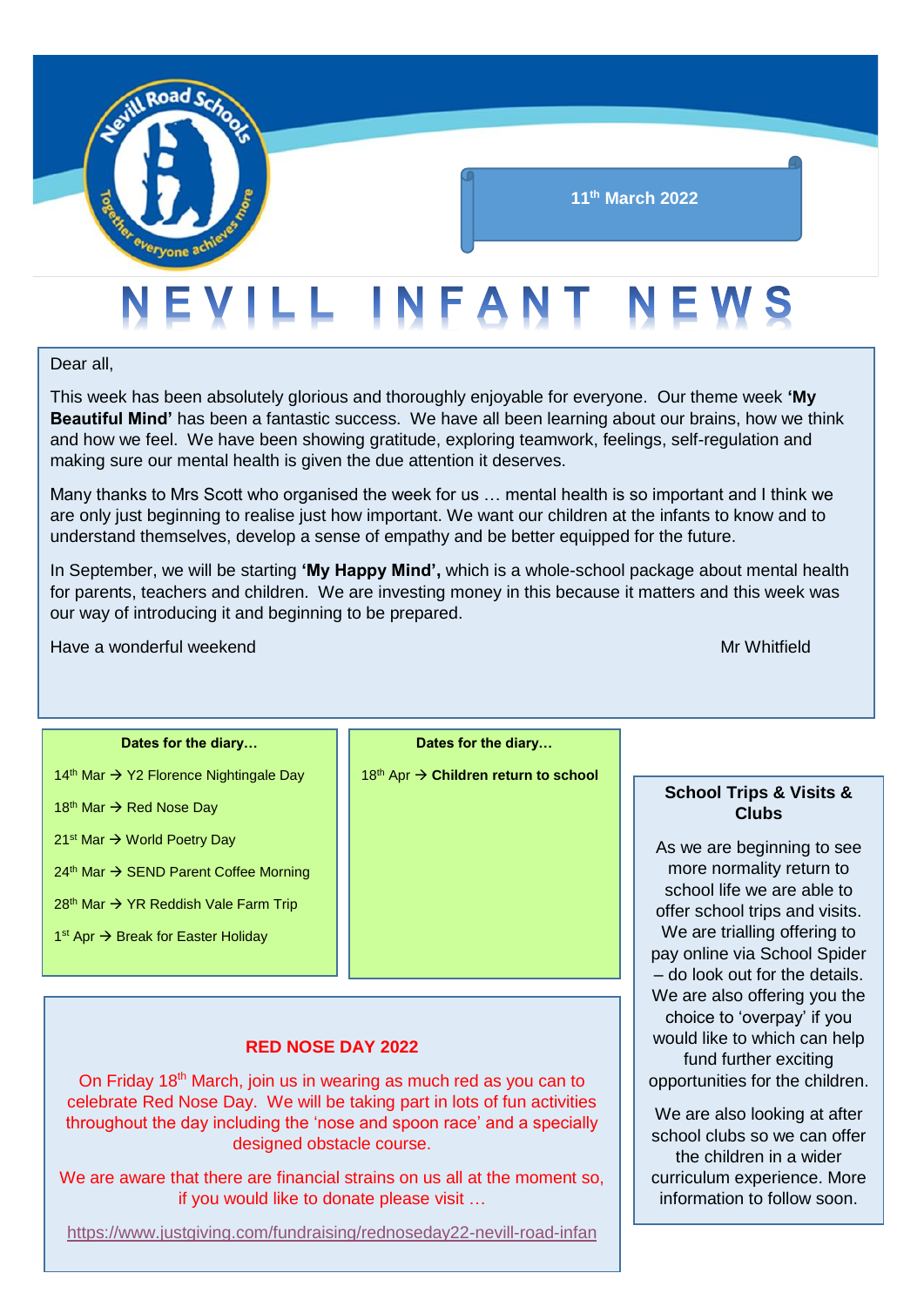

## **Make Our Garden Great Again!!**

Mrs Fallon is holding a competition to redesign our allotment and growing area in school. We would like the children to be involved in thinking creatively to design a new and improved growing area for our school. We have entered the Primary Awards for Green Education in Schools competition and are in the running for a cash prize!!

Your child has brought a form home today, please have a go and submit your entry to Mrs Fallon either via the office or via your child's class teacher. It can be drawn or done on the computer but must be returned by **Friday 25th March**.

Good Luck!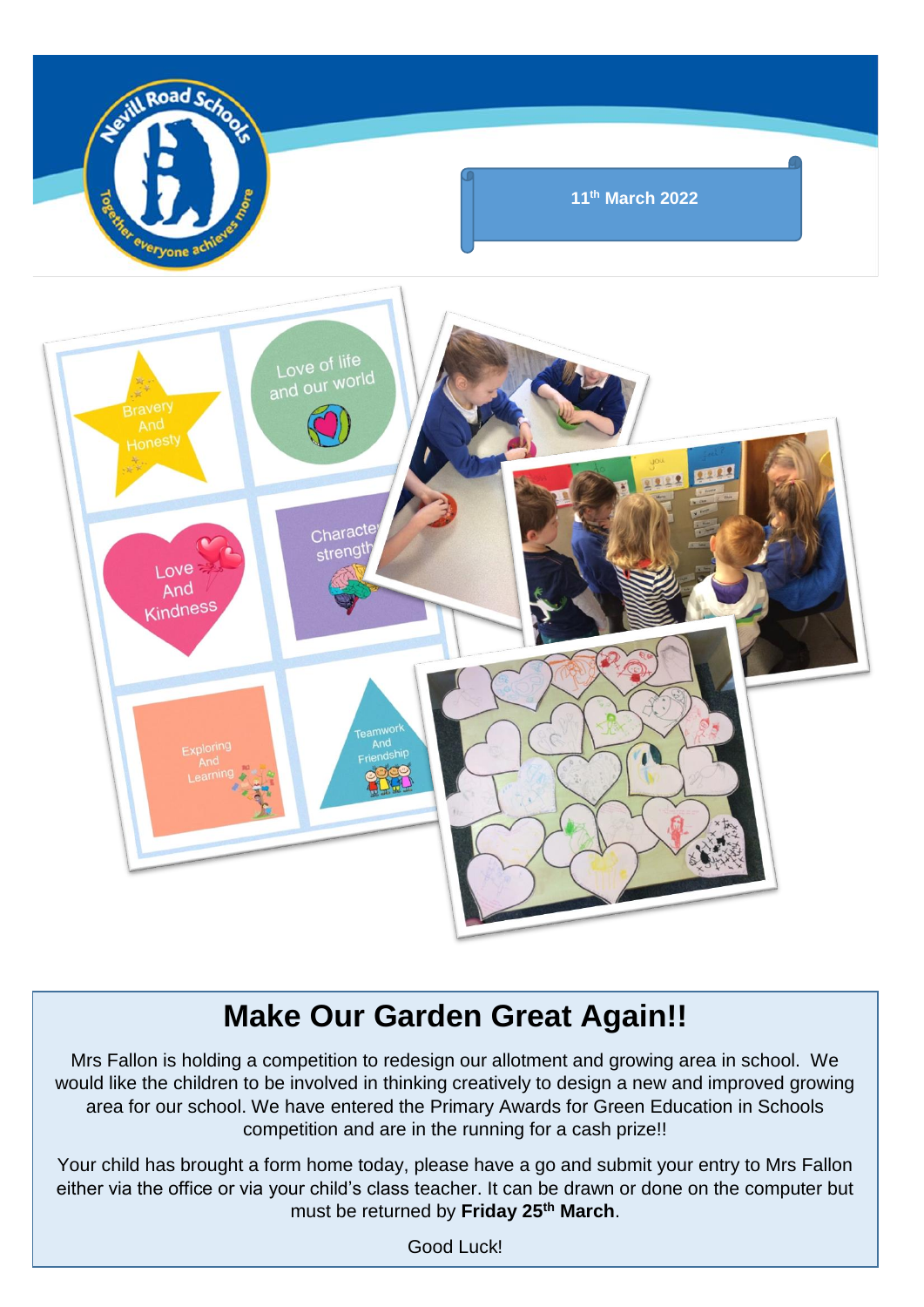

#### **Golden Rules Update**

It has been lovely to see the children pulling together and working hard as a class team to earn their Honeycomb Rewards.

We have been talking about our Golden Rules in assembly and a big display will be going up in the hall. Mr Whitfield will be photographing children next week who are meeting our Golden Rules so their picture can be added to the display.

#### **Honeycomb Hero**

Each week the children will nominate a class member who has been doing really well following the rules and who will be their Honeycomb Hero for the week.



### Special Headteacher Awards